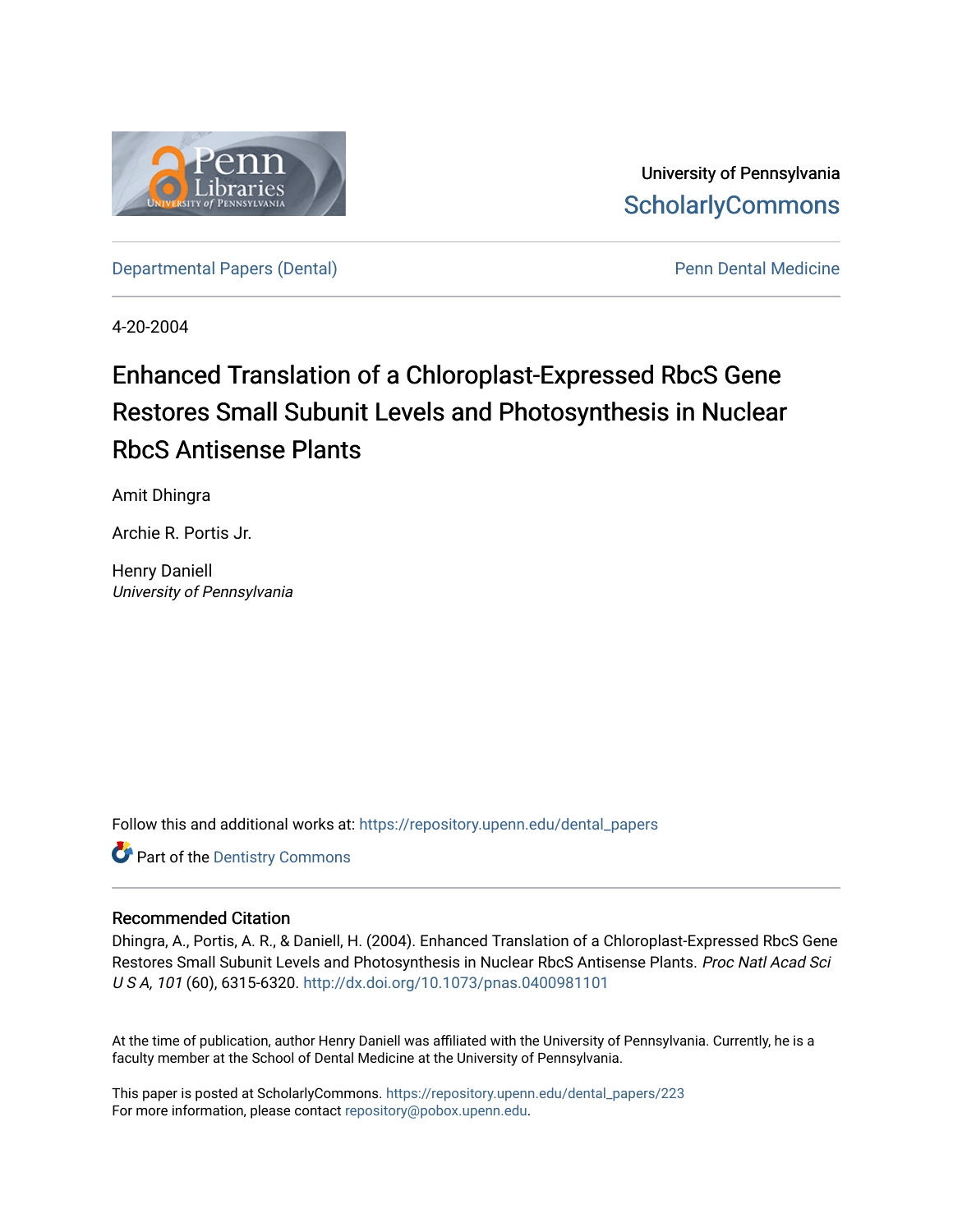## Enhanced Translation of a Chloroplast-Expressed RbcS Gene Restores Small Subunit Levels and Photosynthesis in Nuclear RbcS Antisense Plants

## **Abstract**

Ribulose-1,5-bisphosphate carboxylase/oxygenase (Rubisco) is a key enzyme that converts atmospheric carbon to food and supports life on this planet. Its low catalytic activity and specificity for oxygen leads to photorespiration, severely limiting photosynthesis and crop productivity. Consequently, Rubisco is a primary target for genetic engineering. Separate localization of the genes in the nuclear and chloroplast genomes and a complex assembly process resulting in a very low catalytic activity of hybrid Rubisco enzymes have rendered several earlier attempts of Rubisco engineering unsuccessful. Here we demonstrate that the RbcS gene, when integrated at a transcriptionally active spacer region of the chloroplast genome, in a nuclear RbcS antisense line and expressed under the regulation of heterologous (gene 10) or native (psbA) UTRs, results in the assembly of a functional holoenzyme and normal plant growth under ambient CO2 conditions, fully shortcircuiting nuclear control of gene regulation. There was ≈150-fold more RbcS transcript in chloroplast transgenic lines when compared with the nuclear RbcS antisense line, whereas the wild type has 7-fold more transcript. The small subunit protein levels in the gene 10/RbcS and psbA/RbcS plants were 60% and 106%, respectively, of the wild type. Photosynthesis of gene 10/RbcS plants was approximately double that of the antisense plants, whereas that of psbA/RbcS plants was restored almost completely to the wild-type rates. These results have opened an avenue for using chloroplast engineering for the evaluation of foreign Rubisco genes in planta that eventually can result in achieving efficient photosynthesis and increased crop productivity.

### **Disciplines**

**Dentistry** 

## **Comments**

At the time of publication, author Henry Daniell was affiliated with the University of Pennsylvania. Currently, he is a faculty member at the School of Dental Medicine at the University of Pennsylvania.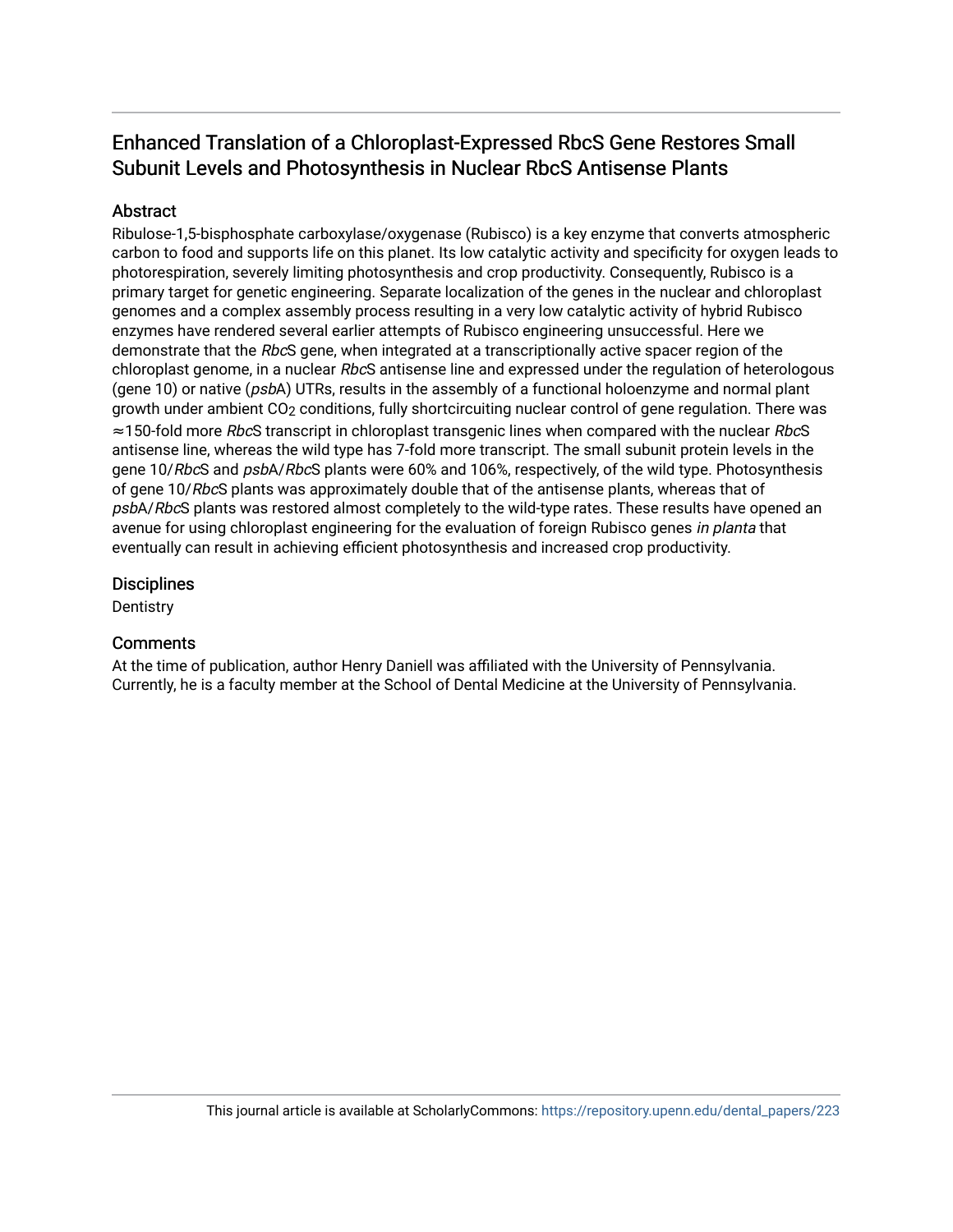# **Enhanced translation of a chloroplast-expressed RbcS gene restores small subunit levels and photosynthesis in nuclear RbcS antisense plants**

### **Amit Dhingra\*, Archie R. Portis, Jr.†, and Henry Daniell\*‡**

\*Department of Molecular Biology and Microbiology, University of Central Florida, 4000 Central Florida Boulevard, Biomolecular Science, Building 20, Room 336, Orlando, FL 32816-2364; and <sup>†</sup>Photosynthesis Research Unit, Agricultural Research Service, United States Department of Agriculture, and Departments of Crop Sciences and Plant Biology, University of Illinois at Urbana–Champaign, Urbana, IL 61801

Communicated by William L. Ogren, U.S. Department of Agriculture, Hilton Head Island, SC, February 11, 2004 (received for review December 1, 2003)

**Ribulose-1,5-bisphosphate carboxylaseoxygenase (Rubisco) is a key enzyme that converts atmospheric carbon to food and supports life on this planet. Its low catalytic activity and specificity for oxygen leads to photorespiration, severely limiting photosynthesis and crop productivity. Consequently, Rubisco is a primary target for genetic engineering. Separate localization of the genes in the nuclear and chloroplast genomes and a complex assembly process resulting in a very low catalytic activity of hybrid Rubisco enzymes have rendered several earlier attempts of Rubisco engineering unsuccessful. Here we demonstrate that the** *Rbc***S gene, when integrated at a transcriptionally active spacer region of the chloroplast genome, in a nuclear** *Rbc***S antisense line and expressed under the regulation of heterologous (gene 10) or native (***psb***A) UTRs, results in the assembly of a functional holoenzyme and** normal plant growth under ambient CO<sub>2</sub> conditions, fully short**circuiting nuclear control of gene regulation. There was 150-fold more** *Rbc***S transcript in chloroplast transgenic lines when compared with the nuclear** *Rbc***S antisense line, whereas the wild type has 7-fold more transcript. The small subunit protein levels in the gene 10***Rbc***S and** *psb***A***Rbc***S plants were 60% and 106%, respectively, of the wild type. Photosynthesis of gene 10***Rbc***S plants was approximately double that of the antisense plants, whereas that of** *psb***A***Rbc***S plants was restored almost completely to the wild-type rates. These results have opened an avenue for using chloroplast engineering for the evaluation of foreign Rubisco genes** *in planta* **that eventually can result in achieving efficient photosynthesis and increased crop productivity.**

Ribulose-1,5-bisphosphate carboxylase/oxygenase (Rubisco)<br>is the most prevalent enzyme on this planet, accounting for 30–50% of total soluble protein in the chloroplast; it fixes carbon dioxide, but oxygenase activity severely limits photosynthesis and crop productivity (1, 2). Rubisco consists of eight large subunits (LSUs) and eight small subunits (SSUs). The SSU is imported from the cytosol, and both subunits undergo several posttranslational modifications before assembly into functional holoenzyme (3).

Genetic manipulation of Rubisco to improve its function has involved both nuclear and plastid genetic engineering, mostly in tobacco. When the plastid *rbc*L gene encoding the LSU was deleted and expressed via the nuclear genome, transgenic plants exhibited a severe Rubisco deficiency (4). When the *rbc*L gene from *Chromatium vinosum* was expressed via the nuclear genome of Rubisco-deficient plants, it was poorly transcribed, and no foreign LSU was detected (5).

In yet another approach, a mutated *rbc*L gene, engineered into the chloroplast genome of tobacco, resulted in a Rubisco with a specificity factor and carboxylation rate of only 25% of the wild type (6). Also, when the tobacco *rbc*L gene was replaced with a heterologous gene from cyanobacteria or *Helianthus annus*, Rubisco-deficient plants were obtained (7). Engineering the nuclear genome of *Arabidopsis* with a cDNA encoding a pea SSU also resulted in a hybrid Rubisco that was compromised in catalysis (8). Engineering the chloroplast genome with the *rbc*L-*rbc*S operon from a nongreen alga resulted in lack of Rubisco assembly (9). Engineering the L2 form of Rubisco from *Rhodospirillum rubrum* resulted in transgenic plants that were unable to survive at ambient  $CO<sub>2</sub>$  levels (10).

Yet another approach for Rubisco manipulation was to engineer the *Rbc*S gene into the chloroplast genome. Whitney and Andrews (11) expressed two copies of a His-tagged *Rbc*S gene in transgenic chloroplasts and obtained less than  $\approx$ 1% accumulation of the SSU. When a nuclear *Rbc*S antisense tobacco mutant (12–14) was used for engineering the *Rbc*S gene via the chloroplast genome, it resulted in decreased photosynthetic activity and retarded growth (15). This mutant line is an ideal target for Rubisco engineering, because any successful Rubisco assembly would be easily discernible. The *Rbc*S gene was expressed under the regulation of a chloroplast ribosome binding site (RBS) (GGAGG); the chloroplast transgenic plants accumulated abundant plastid *Rbc*S transcript, but it was not translated (15). The failure of several attempts to introduce into the chloroplast genome an *Rbc*S gene that can be expressed properly to produce a fully functional Rubisco cast doubt on the usefulness of this approach for Rubisco engineering.

It is evident that a completely functional eukaryotic Rubisco has never been assembled in any foreign host. Therefore, in this study, *Rbc*S cDNA was engineered into a transcriptionally active spacer region of the chloroplast genome of nuclear *Rbc*S antisense tobacco plant. In addition, two different 5' UTRs were used to facilitate enhanced translation of the *Rbc*S cDNA. This report demonstrates successful Rubisco expression and assembly from plastid-derived SSUs and LSUs of Rubisco to achieve normal plant growth under ambient  $CO<sub>2</sub>$  conditions and photosynthesis.

#### **Materials and Methods**

**Construction of Chloroplast Transformation Vectors.** The *Rbc*S cDNA was amplified by using PCR from the vector pTSA (a kind gift from Xing-Hai Zhang, University of Illinois at Urbana– Champaign, Urbana) incorporating an *Nco*I restriction enzyme site at the 5' end to facilitate its cloning downstream to gene 10 and *psbA* 5' UTRs. The gene 10 5'-UTR/RbcS cDNA and *psbA* promoter/5'-UTR/RbcS cDNA cassettes were cloned into the multiple cloning site of the basic chloroplast transformation vector pLD-CtV (16, 17) to yield pLDADg10*Rbc*S and pLDAD*psb*A*Rbc*S, respectively.

**Chloroplast Transformation and Regeneration of Transgenic Plants.** Seeds from nuclear *Rbc*S antisense tobacco plants (12) were surface-sterilized and germinated on Murashige and Skoog salt

Abbreviations: Rubisco, ribulose-1,5-bisphosphate carboxylase/oxygenase; LSU, large subunit; SSU, small subunit; 0D, zero days.

<sup>‡</sup>To whom correspondence should be addressed. E-mail: daniell@mail.ucf.edu.

<sup>© 2004</sup> by The National Academy of Sciences of the USA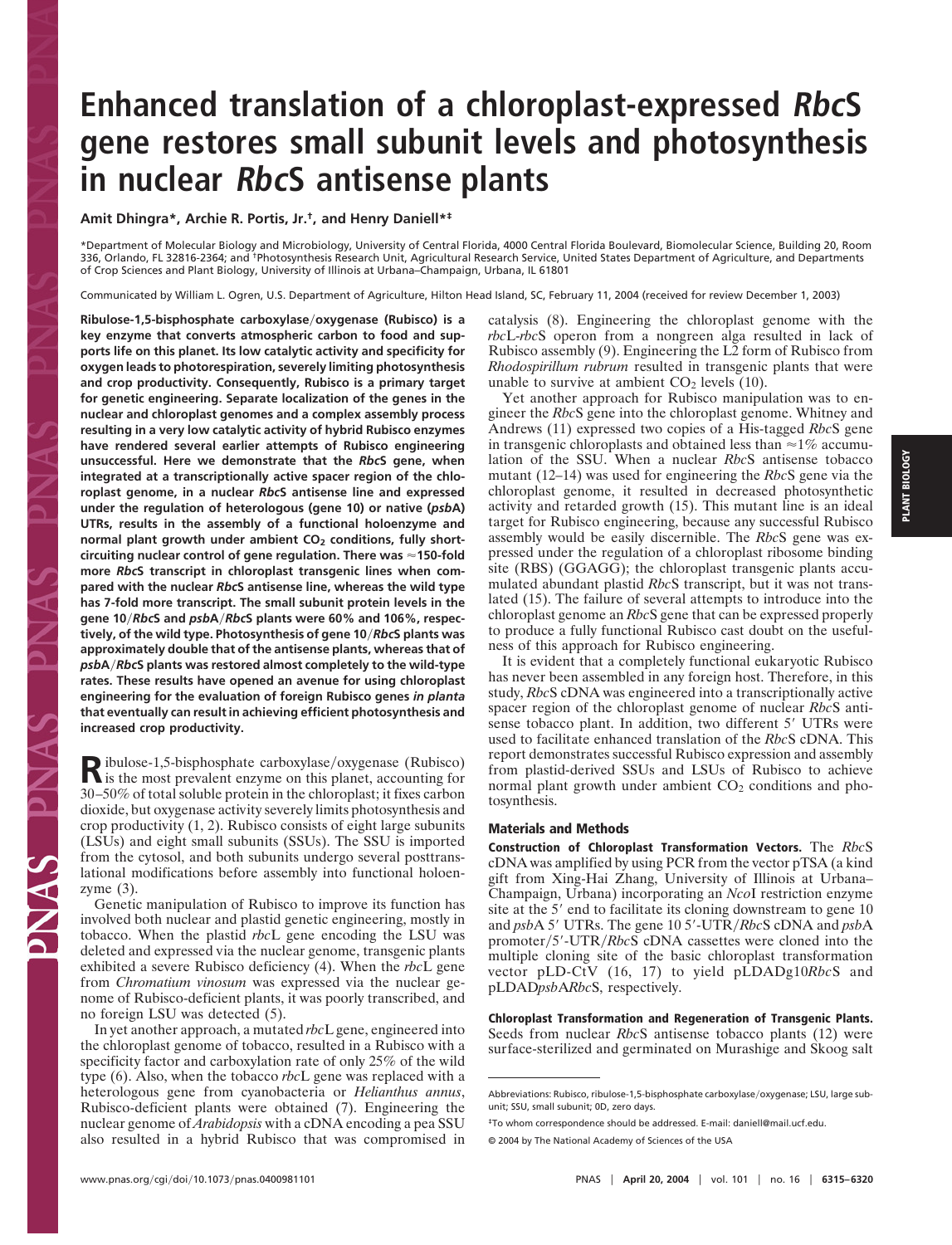mixture without organic components (MSO)-kanamycin (50  $mg/liter)$  media (18). All the germinating seedlings were resistant to kanamycin, indicating homozygous status of the transgene. Seedlings were transferred to small jars and maintained at  $26^{\circ}$ C under a 16-h light/8-h dark photoperiod. Leaves obtained from the nuclear *Rbc*S antisense plants were used for particle bombardment, and these original mother plants were maintained in tissue culture or in soil to be used as controls for subsequent analysis.

Particle bombardment with the chloroplast transformation vectors pLDADg10*Rbc*S and pLDAD*psb*A*Rbc*S was carried out as described (18). Putative chloroplast transgenic shoots were screened for site-specific integration of the transgene cassette by using PCR (detailed below). Positive shoots were subjected to another round of selection, and regenerating shoots were transferred to small jars containing Murashige and Skoog salt mixture without organic components (MSO)-spectinomycin (500 mg/ liter) medium. After 3–4 weeks, plants were transferred to soil and maintained at  $26^{\circ}$ C under a 16-h light/8-h dark photoperiod in a growth chamber.

**Continuous Illumination.** Leaf samples of comparable age and morphology, grown under a normal photoperiod of 16-h light 8-h dark were harvested and frozen in liquid nitrogen for subsequent Northern and Western analyses [zero days (0D)]. Light intensity was maintained at  $\approx 200 \ \mu \text{E} \cdot \text{m}^{-2} \cdot \text{s}^{-1}$  [1 Einstein (E) is equal to 1 mol of photons] with fluorescent lights. Afterward, plants were kept under continuous light, and leaf tissue was harvested after 1, 3, or 5 days for Northern and Western analyses. The nuclear *Rbc*S antisense line used for this study was the original mother plant from which the chloroplast transgenic plants were obtained.

**PCR Screening and Southern Analysis.** Total cellular DNA was isolated from 100 mg of leaf tissue by using DNeasy Plant Mini Kit (Qiagen, Valencia, CA). To investigate homoplasmy, *Sma*Idigested total plant DNA was probed with the radiolabeled DNA fragment P1 (Fig. 1*A*). Prehybridization and hybridization were carried out per manufacturer protocol (Stratagene). The radiolabeled probe was prepared by using Ready-To-Go DNA labeling beads per manufacturer protocol (Amersham Pharmacia Biosciences). To confirm the presence of chloroplast-localized *Rbc*S, total plant DNA from Nt-pLDADg10*Rbc*S was digested with *Xba*I and that from Nt-pLDAD*psb*A*Rbc*S with *Spe*I. A radiolabeled 0.5-kb *Rbc*S cDNA fragment was used as the probe to detect plastid-localized *Rbc*S cDNA.

**Northern Analysis.** Total cellular RNA was isolated from leaves of similar developmental age by using RNeasy Plant Mini Kit (Qiagen). Northern blot analysis (5  $\mu$ g of RNA per sample) was carried out as described (19). Northern blots were probed with a radiolabeled 0.5-kb *Rbc*S cDNA fragment to detect relative *Rbc*S transcript levels and a radiolabeled 0.9 *Apa*I-digested fragment (P2) (Fig. 1*A*) representing 16S rRNA-encoding DNA. Relative transcript levels were measured by using spot densitometry (Alphaimager 3300, Alpha Innotech, San Leandro, CA). For the densitometric measurement of chloroplast transcripts, lane 1 (Fig. 2 *A* and *C*) was used, and for determining the antisense and wild-type transcript ratio, lane 3 (Fig. 2 *A* and *C*) was used. The measured values were plotted as a bar chart (Fig. 2 *B* and *D*).

**Protein Extraction and Western Analysis.** Total soluble protein was extracted from 100 mg (fresh weight) of leaf tissue by using  $2\times$ Laemmli buffer. Protein was quantified in three replicates by using the Bio-Rad RC-DC protein quantification kit per manufacturer protocol. An equal volume  $(10 \mu l)$  of the protein extract (qualitative analysis) or equal quantity (10  $\mu$ g, quanti-



**Fig. 1.** (*A*) Schematic representation of the 16S-23S region of wild-type tobacco chloroplast genome. The *BamHI/BglII* restriction fragment, P1, was used as a probe to investigate homoplasmy. The *Apa*I restriction fragment, P2, was used as a probe to detect 16S rRNA transcript levels in Northern analysis. Also shown are transgenic chloroplast genomes harboring pLDADg10*Rbc*S (*B*) or pLDADpsbARbcS (C) as well as the annealing positions of primers 3P/3M and 5P/2M and expected amplicon sizes. (D) PCR analysis with primer pair 3P3M. Lane M, 1-kb DNA ladder; lanes 1 and 2, untransformed; lanes 3 and 4, Nt-pLDADg10*Rbc*S; lanes 5 and 6, Nt-LDAD*psb*A*Rbc*S. (*E*) PCR analysis with primer pair 5P/2M. Lane M, 1-kb DNA ladder; lanes 1 and 2, untransformed; lanes 3 and 4, Nt-pLDADg10*Rbc*S; lanes 5 and 6, Nt-pLDAD*psb*A*Rbc*S. (*F*) Southern blot analysis. Total DNA was digested with *Sma*I and probed with a radiolabeled *Bgl*II/BamHI fragment, P1. WT, untransformed; lanes 1 and 2, Nt-pLDADg10*Rbc*S; lanes 3 and 4, Nt-pLDAD*psb*A*Rbc*S. (*G*) Southern blot analysis. Total DNA was probed with *Rbc*S. Nt-pLDADg10*Rbc*S was digested with *Xba*I (lanes 1 and 2) and Nt-pLDAD*psb*A*Rbc*S was probed with *Spe*I (lanes 3 and 4).

tative analysis) of total soluble protein was subjected to 0.1% SDS/14% PAGE, and Western blot analysis was performed by using antibody against tobacco Rubisco (20). Alkaline phosphatase-linked secondary antibody was used to detect the Rubisco LSUs and SSUs by using Lumi-Phos WB chemiluminescent reagent (Pierce). The SDS/PAGE gels were stained by using GelCode blue stain (Pierce). Relative SSU levels were measured by using spot densitometry (Alphaimager 3300, Alphaimager Corp.). The measured values were plotted as a bar chart (Figs. 3 *B* and *D* and 4 *B* and *D*).

**Measurement of Photosynthetic CO2 Assimilation Rate.** The photosynthetic  $CO<sub>2</sub>$  assimilation rates were measured with an LI-6400 instrument (Li-Cor, Lincoln, NE). The following parameters were used: 28°C leaf temperature, 21% O<sub>2</sub>, 1,200  $\mu$ mol·m<sup>-2</sup>·s<sup>-1</sup> light,  $40\%$  relative humidity, and  $CO<sub>2</sub>$  concentration ranging from 0 to 1,200  $\mu$ bar (1 bar = 100 kPa). Two leaves per plant of similar developmental age ( $\approx$  50 days old) were assayed.

#### **Results and Discussion**

**Chloroplast Transformation Vectors.** The tobacco chloroplast transformation vector pLD-CtV targets the transgene cassette to the 16S-*trn*I*trn*A-23S region of the chloroplast genome (Fig. 1*A*; see refs. 16 and 17 for details). To achieve enhanced translation, the tobacco *Rbc*S cDNA along with its transit peptide-coding sequence was cloned into the multiple cloning site of pLD-CtV downstream of two different 5' UTRs. A *psb*A 3' UTR is already present in pLD-CtV, which aids in transcript stability (21). The transit peptide sequence was retained for chloroplast expression in both the vectors, because it is probably involved in positively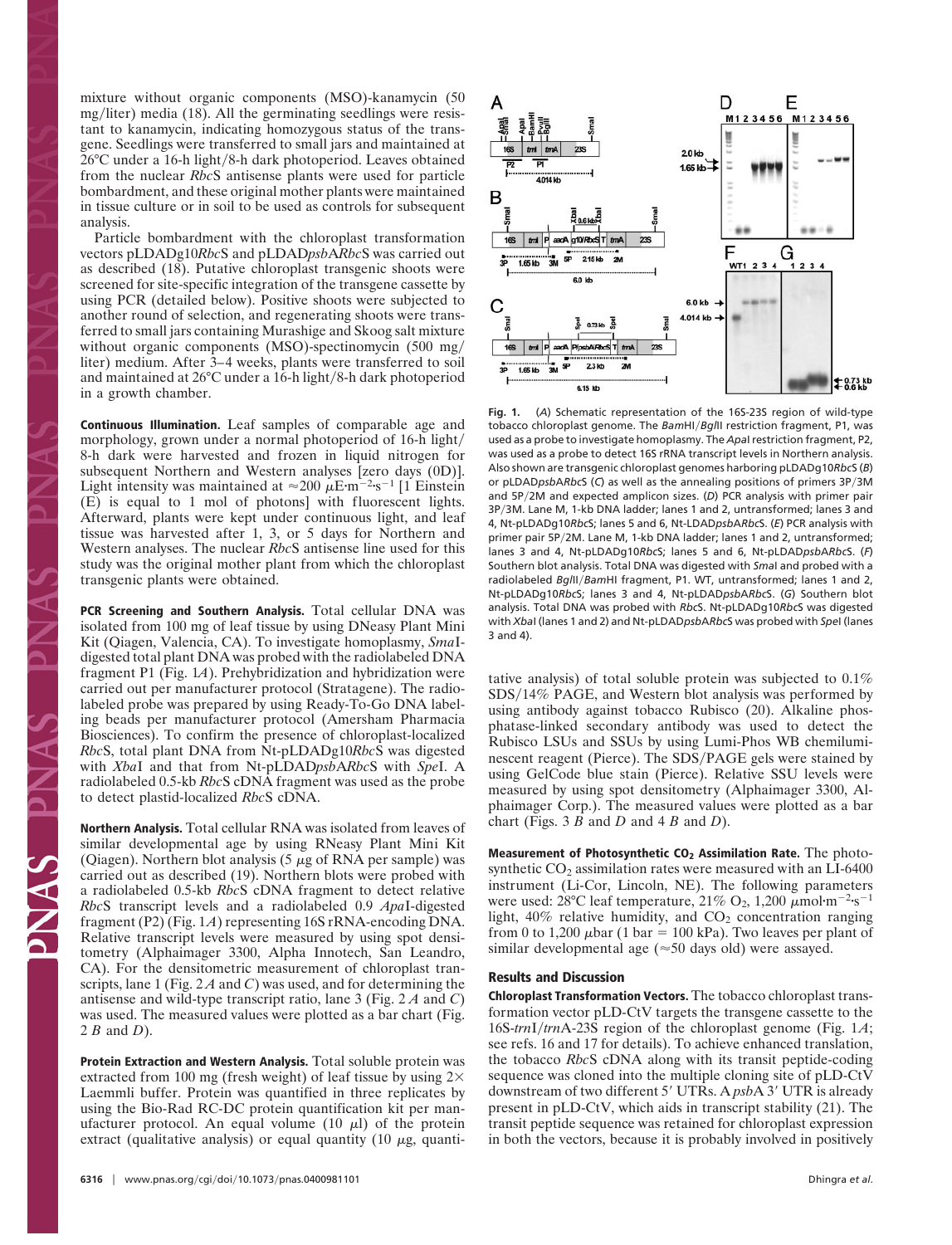

**Fig. 2.** Analysis of transcript levels under normal photoperiod (0D) or continuous light for 1, 3, and 5 days. (*A*) Nt-pLDADg10*Rbc*S. (*B*) Densitometry analysis of the Northern blot shown in *A*. (*C*) Nt-pLDAD*psb*A*Rbc*S. (*D*) Densitometry analysis of the Northern blot shown in *C*. Lanes 1–3 represent the Northern blot exposed for different durations. Cy-*Rbc*S, cytosolic *Rbc*S mRNA (900 nt), plastid (Pl) 16S rRNA (1,490 nt) was used as a control for equal loading (lane 4). (*E*) Relative *Rbc*S transcript levels in wild-type and *Rbc*S antisense plant ( $\alpha$ 5). An equal amount of RNA (5  $\mu$ g) was loaded per sample.

affecting *Rbc*S mRNA abundance and transcript stability in chloroplasts (11, 15).

In the chloroplast transformation vector pLDADg10*Rbc*S, expression of the *Rbc*S gene is regulated by a gene 10 5' UTR (Fig. 1*B*). The gene 105' UTR is derived from bacteriophage and is known to enhance translation in chloroplasts considerably when fused to endogenous promoters (22). In addition, it is free from developmental or light regulation, because it is derived from a foreign source. In this expression cassette, *Rbc*S cDNA should be transcribed as a dicistron in the chloroplasts, because the upstream gene, *aad* A, is devoid of a 3' UTR and the gene 10 5' UTR is promoterless. In pLDADpsbARbcS, expression of the *Rbc*S gene is regulated by the *psbA* promoter/5' UTR (Fig. 1*C*). Because of the presence of a separate promoter, this expression cassette should produce an *Rbc*S monocistron in addition to an *aad*A-*Rbc*S dicistron.

**Confirmation of Transgene Integration and Determination of Homoplasmy.** Both chloroplast transformation vectors were introduced into the chloroplasts of nuclear *Rbc*S antisense leaves via particle bombardment. The presence of an origin of replication in the chloroplast transformation vector allows the vector to replicate independently and provide more copies for integration, thus expediting the process of achieving homoplasmy even in the first round of selection (16, 17). After 4–5 weeks, resistant shoots were obtained on RMOP-spectinomycin (500 mg/liter) medium. Putative chloroplast transgenic clones were screened initially for site-specific transgene integration by using primer pair 3P and 3M. Primer 3P anneals to the DNA sequence upstream of the flanking region used in the chloroplast transformation vector, and primer 3M anneals within the *aad*A coding sequence (Fig.



**Fig. 3.** Qualitative comparison of SSU protein levels in 100 mg (fresh weight) of leaf tissue and an equal volume (10  $\mu$ l of each) examined on a 14% SDS/PAGE gel. (A and C, Upper) Immunoblot probed with anti-Rubisco antibody. (*A* and *C*, *Lower*) GelCode blue-stained SDSPAGE gel. Numbers below the stained gel indicate the amount of protein loaded (in  $\mu$ g). Shown are Nt-pLDADg10*Rbc*S (*A*) or Nt-pLDAD*psb*A*Rbc*S (*C*) grown under normal photoperiod (0D) or under continuous light for 1, 3, and 5 days. (*B* and *D*) Densitometry analysis of the immunoblots shown in *A* and *C*, respectively.

1*B*). True chloroplast transgenic shoots should produce an amplicon of 1.65 kb that should be absent in nuclear transgenic plants or mutants. PCR data from two clones, each of which has incorporated the transgene cassette, harboring pLDADg10*Rbc*S and pLDAD*psb*A*Rbc*S are shown (Fig. 1*D*). The presence of a 1.65-kb PCR product in the chloroplast transgenic plants confirms site-specific integration of the transgene cassette. To verify the presence of the complete transgene cassette, primers 5P and 2M were used. Primer 5P anneals within the *aad*A coding region, and 2M anneals to the right flanking region of the chloroplast transformation vector (Fig. 1 *B* and *C*). Shoots that have incorporated the pLDADg10*Rbc*S cassette produced a 2.15-kb amplicon, whereas shoots successfully transformed with the pLDAD*psb*A*Rbc*S vector produced a 2.3-kb amplicon (Fig. 1*E*). These PCR-positive shoots were divided into small pieces and placed on RMOP-spectinomycin medium for a second round of selection to achieve homoplasmy.

Homoplasmy was investigated by Southern blot analysis. Restriction digestion of total plant DNA with *Sma*I should produce a 4.01-kb fragment in the wild-type plastome when probed with a *Bam*HI*Bg*lII radiolabeled fragment P1 (Fig. 1*A*). Plants successfully transformed with the pLDADg10*Rbc*S and pLDAD*psb*A*Rbc*S should produce a fragment of 6.0 and 6.15 kb, respectively (Fig. 1 *B* and *C*). Southern blot analysis confirmed the presence of a transformed plastid genome in the selected lines. The wild-type sample generated the predicted fragment of 4.01 kb, whereas samples from the Nt-pLDADg10*Rbc*S and Nt-pLDAD*psb*A*Rbc*S generated the predicted fragment of 6.0 and 6.15 kb, respectively (Fig. 1*F*). Absence of a wild-type fragment of 4.01 kb in the chloroplast transgenic plants confirmed the homoplasmy in these plants; i.e., all the chloroplast genomes were uniformly transformed with *Rbc*S cDNA. To confirm the presence of *Rbc*S cDNA, total plant DNA from Nt-pLDADg10*Rbc*S plants was digested with *Xba*I, and that from Nt-pLDAD*psb*A*Rbc*S was digested with *Spe*I. The presence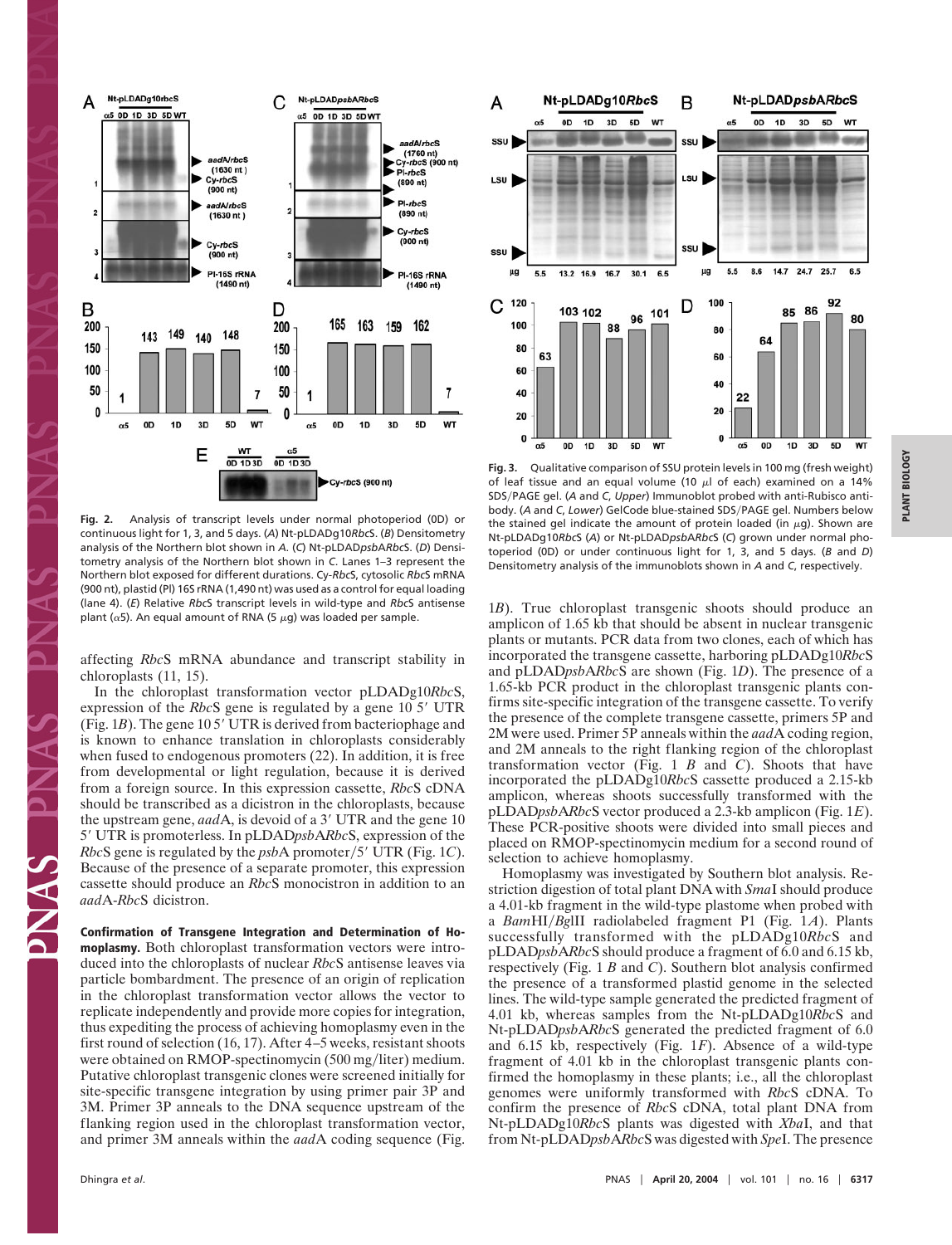of 0.60-kb (Nt-pLDADg10*Rbc*S) and 0.73-kb (Nt-pLDAD*psb*A*Rbc*S) fragments in the Southern blots probed with a radiolabeled *Rbc*S cDNA fragment confirmed the presence of *Rbc*S cDNA (Fig. 1*G*).

**Transcript Analysis of RbcS in Chloroplast Transgenic Plants.** The chloroplast-expressed *Rbc*S cDNA is composed of the transit peptide sequence along with the coding sequence for the SSU of Rubisco. The nuclear *Rbc*S transcript is  $\approx 900$  nt long, and it encodes the SSU precursor (12). In Nt-pLDADg10*Rbc*S plants, *Rbc*S cDNA is expressed under the regulation of a promoterless gene 10 5' UTR. The *Rbc*S cDNA thus should be transcribed as a dicistron of  $\approx$  1,630 nt. Total cellular RNA isolated from a nuclear *Rbc*S antisense plant, an Nt-pLDADg10*Rbc*S plant grown under normal photoperiod (0D) or exposed to continuous light for 1, 3, or 5 days, and a wild-type tobacco plant were probed with radiolabeled *Rbc*S cDNA. From the autoradiogram, it is evident that the *aad*A*Rbc*S dicistron (1,630 nt) is highly abundant, whereas the nuclear transcript (900 nt) is barely detectable (Fig. 2*A*, lane 2). The blot had to be exposed for a longer duration to perform densitometry analysis (Fig. 2*A*, lanes 1 and 3). Densitometry analysis revealed that at 0D, the plastidderived *Rbc*S transcript was 143-fold more than the transcript levels in the nuclear *Rbc*S antisense plant (Fig. 2*B*), which is in sharp contrast to an only 20-fold increase in plastid-derived *Rbc*S transcript level observed in an earlier study in which the transgene was integrated into the single-copy region of the tobacco chloroplast genome (15). The *Rbc*S transcript levels in the wild type were only 6.8-fold that of the antisense, similar to that reported previously (12, 15). As expected, there was no increase in *Rbc*S transcription during continuous exposure to light in the chloroplast-engineered plant. The Northern blot had to be overexposed to observe the nuclear transcript in the nuclear *Rbc*S antisense and wild-type plants.

In Nt-pLDAD*psb*A*Rbc*S line, *Rbc*S is expected to be transcribed as a monocistron as well as an *aad*A-*Rbc*S dicistron. The monocistron and the dicistron should be 890 and 1,760 nt long, respectively. (Fig. 2*C*). In this case also, the nuclear transcripts were undetectable after normal exposure of the blot (Fig. 2*C*, lane 2). Therefore, the blot was exposed for a longer duration to perform densitometry analysis. Based on densitometry analysis, the chloroplast-derived *Rbc*S transcripts were 165-fold more than the transcript levels in the nuclear *Rbc*S antisense plants (Fig. 2*D*). In an earlier study, *Rbc*S was engineered into a transcriptionally silent region of the chloroplast genome, but the transcript abundance was only 5-fold more than the nuclearderived wild-type *Rbc*S transcript levels (6); no *Rbc*S antisense plants were used in this study, and a direct comparison could not be made. However, we report here a 25-fold increase in *Rbc*S transcript abundance over the wild-type nuclear transcript level. As expected, there was no discernible effect of continuous light exposure on transcription of *Rbc*S cDNA integrated into plastid genomes (Fig. 2*C*) in these plants as well. Engineering of another transgene coding for the human serum albumin at the same integration site, under the regulation of *psb*A promoter, resulted in similar transcript abundance under light and dark, again confirming that light does not influence transcription (19). The native *psb*A transcript composed of the 5' and 3' UTRs has been shown to be stable for  $\approx 40$  h (23). Therefore, transcript stability should result in similar *Rbc*S transcript levels even under continuous light. For controls, transcript analysis also was performed on a wild-type and a nuclear *Rbc*S antisense plant maintained under normal photoperiod (0D) or exposed to continuous light for 1 and 3 days (Fig. 2*E*). Continued light exposure initially had only a slight enhancing effect on the steady-state transcript levels in the nuclear antisense plants, and the levels decreased on the third day (Fig. 2*E*). As expected, there was a 2-fold increase in *Rbc*S transcript levels in the wild

<sup>2</sup>NAS PN

type after continued light exposure, because the *Rbc*S transcription is known to be light-regulated (24).

The large increase (20- to 25-fold) in steady-state *Rbc*S transcript levels in chloroplast transgenic plants as compared with the wild type can be attributed partly to the high copy number ( $\approx$ 20,000) of the chloroplast-engineered gene when integrated into the inverted repeat region. All the earlier efforts of manipulating the chloroplast genome for Rubisco engineering integrated the transgene into transcriptionally silent regions. The site of integration used here is the intergenic region between the *trn*I-*trn*A genes in the *rrn* operon present in the inverted repeat regions of the tobacco chloroplast genome. This site is transcriptionally active because of the read-through transcription from the upstream 16S promoter (P*rrn*), which is responsible for transcribing six native genes. This is responsible for the high accumulation of the foreign transcripts when transgenes are integrated at this site; chloroplast foreign transcripts were observed to be 169-fold higher than the best nuclear transgenic lines even in the absence of a promoter for this transgene (25). To rule out any loading artifact, the blots were probed with 16S rRNA-encoding DNA fragment. An equal amount of transcripts corresponding to 16S rRNA (1,490 nt) was detected in all the samples, confirming equal loading of total RNA (Fig. 2 *A* and *C*, lane 4).

**Qualitative Analysis of SSU.** Two different 5' UTRs were used in this study to enhance the translation of *Rbc*S cDNA. The T7 gene 10 5' UTR is independent of any cellular control in plants and should facilitate constitutive translation of the transgene. The second chloroplast transformation vector has the *psb*A promoter/5' UTR regulating the expression of *Rbc*S cDNA. All plants were analyzed further for total protein and the level of SSUs and LSUs (Fig. 3 *A* and *C*). On an equal fresh-weight basis, both transformed lines Nt-pLDADg10*Rbc*S and Nt-pLDAD*psb*A*Rbc*S contained a higher level of total soluble protein when compared with nuclear antisense and the wild-type plants. This result is in contrast to observations made earlier in which *Rbc*S cDNA was expressed under the regulation of the Shine– Dalgarno (GGAGG) sequence in the chloroplast genome of nuclear *Rbc*S antisense plants. In that study, the total soluble protein on an equal leaf-area basis in the chloroplast transgenic plant was similar to the nuclear *Rbc*S antisense plants and one third of wild type (15). In the present study, an equal volume (10  $\mu$ ) of protein sample derived from equal fresh weight of leaf tissue (100 mg) was subjected to SDS/PAGE. The total protein content in leaves of Nt-pLDADg10*Rbc*S under a normal photoperiod (0D) was 2.4- and 2.0-fold more when compared with the nuclear antisense and wild type, respectively (Fig. 3*A*). Furthermore, there was a 2.3-fold increase in the total protein content in these transgenic plants by the fifth day of continuous light exposure (Fig. 3*A*). The higher level of protein under a normal photoperiod (0D) was accompanied by an increased level of SSU, which was 102% when compared with the wild type by Western blot analysis (Fig. 3*B*). A corresponding increase in the level of LSU is clearly visible in the stained protein gel.

Similarly, the total soluble protein in leaves of NtpLDAD*psb*A*Rbc*S under a normal photoperiod (0D) was 1.6 and 1.3-fold more when compared with nuclear antisense and wild type, respectively (Fig. 3*C*). There was a 3.0-fold increase in the total soluble protein in these transformed plants on the fifth day of continuous light exposure. Western blot analysis revealed that SSU levels in Nt-pLDAD*psb*A*Rbc*S plant exposed to continuous light for 3 days were 107% of wild-type levels (Fig. 3*D*).

**Quantitative Analysis of SSU.** SDS gel electrophoresis and Western blots were carried out also by using an equal quantity of protein (i.e., 10  $\mu$ g per sample). In the Nt-pLDADg10*RbcS* plant, the percentage SSU level was 58% greater under normal photope-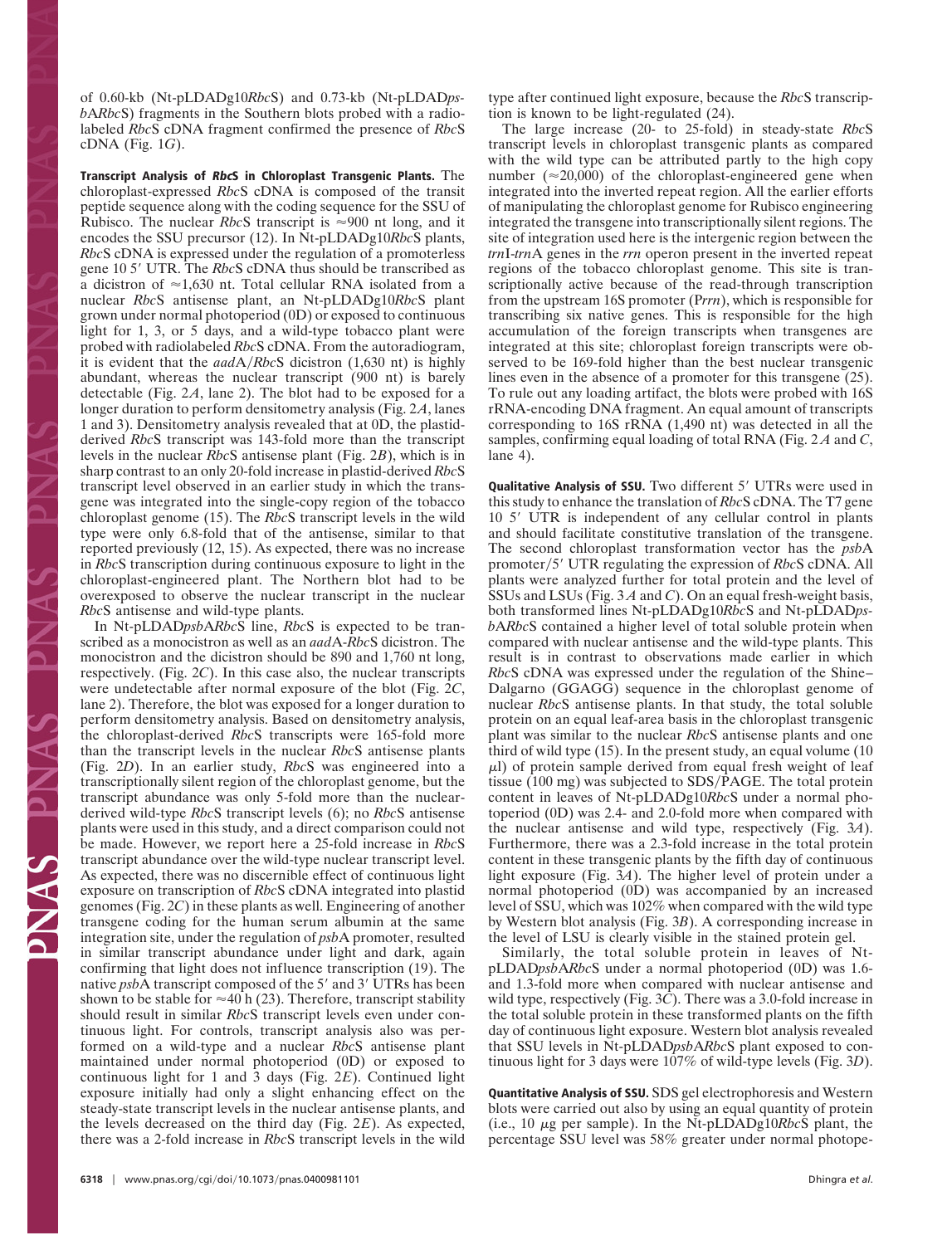

**Fig. 4.** Quantitative comparison of SSU protein level in 10  $\mu$ g of total protein examined on a 14% SDS/PAGE gel. (A and C, Upper) Immunoblot probed with anti-Rubisco antibody. (A and C, Lower) GelCode blue-stained SDS/PAGE gel. Shown are the Nt-pLDADg10*Rbc*S line (*A*) or Nt-pLDAD*psb*A*Rbc*S (*C*) grown under normal photoperiod (0D) or exposed to continuous light for 1, 3, and 5 days. (*B* and *D*) Densitometry analysis of the immunoblots shown in *A* and *C*, respectively.

riod (0D) than the nuclear antisense plant, but it was still only 60% of the wild type (Fig. 4 *A* and *B*). On the other hand, in the Nt-pLDAD*psb*A*Rbc*S plant, SSU levels under a normal photoperiod (0D) were 106% of wild-type level (Fig. 4 *C* and *D*). In both transgenic lines, the levels decreased after 3 and 5 days of continuous light exposure (Fig. 4 *A* and *C*). The decrease was particularly prominent in the Nt-pLDAD*psb*A*Rbc*S plant (Fig. 4*C*). Similar observations were made in three different independent experiments. The dynamics of chloroplast-derived *Rbc*S expression in these plants are not understood completely at this point, although it is known that chloroplast proteases are activated under stress caused by prolonged light exposure (26).

From the protein analysis it is apparent that the use of 5' UTRs for chloroplast-specific expression of *Rbc*S results in enhanced levels of the SSU. The increased levels of SSU are an index of the increased amount of Rubisco, which is also apparent in the GelCode blue-stained SDS/PAGE gels. The gene 10 5' UTR enhanced the SSU level to 60% of the wild-type level. The Nt-pLDAD*psb*A*Rbc*S line accumulated 106% of SSU when compared with the wild type under normal photoperiod (0D). The *psbA* 5' UTR has been shown to result in overexpression of several foreign proteins (19, 27), and it was found to be the best among the UTRs investigated in enhancing light-mediated translation (28). However, it is intriguing that in the present study, overexpression of SSU far beyond the wild-type levels was not observed. Continuous light had no enhancing effect on SSU levels after 1 day of exposure, and the levels actually dropped on the third and fifth days. Although the transcript levels remained very high, protein levels were not increased further. Lack of correlation between transcript levels and translation was evident also in an earlier study in which similar transcript levels of chloroplast-engineered human serum albumin resulted in a higher protein level during light but lower protein level under dark (19). Additionally, continued light exposure results in the activation of proteases in the chloroplast that may have contributed to the diminished amounts of SSU (26). It has been shown

Dhingra *et al*. PNAS -

that the expression of *Rbc*S and *rbc*L is coordinated by adjustments of subunit stoichiometries in response to the abundance of unassembled subunits (13, 29). The question that arises then is: Do the *rbc*L transcripts (10,000 copies in the large single-copy region) and LSU levels become limiting for SSU assembly?

The presence of abundant SSU in the chloroplast transgenic lines indicates that posttranslational cleavage of its transit peptide and assembly into the holoenzyme was achieved successfully inside the chloroplast. In light of this observation, most of the arguments put forth in an earlier, unsuccessful study regarding inefficient posttranslational modification of chloroplastsynthesized SSU (11) have been overcome in our investigations. Expression of foreign proteins from the transcriptionally active *trn*I-*trn*A intergenic region has resulted in the highest level of foreign protein accumulation ever reported in plants, i.e., 46.1% (30). Also, proteins ranging from 11 to 83 kDa in size have been expressed successfully (31, 32) at very high levels. The *trn*I-*trn*A intergenic region has also allowed for single-step multigene engineering for insect resistance and phytoremediation (30, 33, 34). Successful engineering of 11 biopharmaceutical proteins, vaccine antigens, and 6 agronomic traits (for herbicide, insect, disease resistance, drought/salt tolerance, phytoremediation, etc) at this intergenic site make it a preferred site for chloroplast genetic engineering in general (18, 35).

**Plant Growth and Photosynthetic CO2 Assimilation Rate.** The nuclear *Rbc*S antisense plants are easily distinguishable from wild-type



Intracellular pCO<sub>2</sub> (µbar)

**Fig. 5.** (*A*) Comparative growth of wild-type, Nt-pLDADg10*Rbc*S, and NtpLDAD*psb*A*Rbc*S plants 29 days after transfer to soil in pots. (*B*) Photosynthetic  $CO<sub>2</sub>$  assimilation rates under 21%  $O<sub>2</sub>$ . The calculated (dotted lines) initial slopes of CO<sub>2</sub> assimilation ( $\mu$ mol CO<sub>2</sub> m<sup>-2</sup> s<sup>-1</sup>  $\mu$ bar<sup>-1</sup>) were:  $\alpha$ 5, 0.0051; Nt-pLDADg10*Rbc*S, 0.0096; Nt-pLDAD*psb*A*Rbc*S, 0.0271; and wild type, 0.0336. These data were determined from linear regressions of the data from 100–400  $\mu$ bar CO<sub>2</sub>.